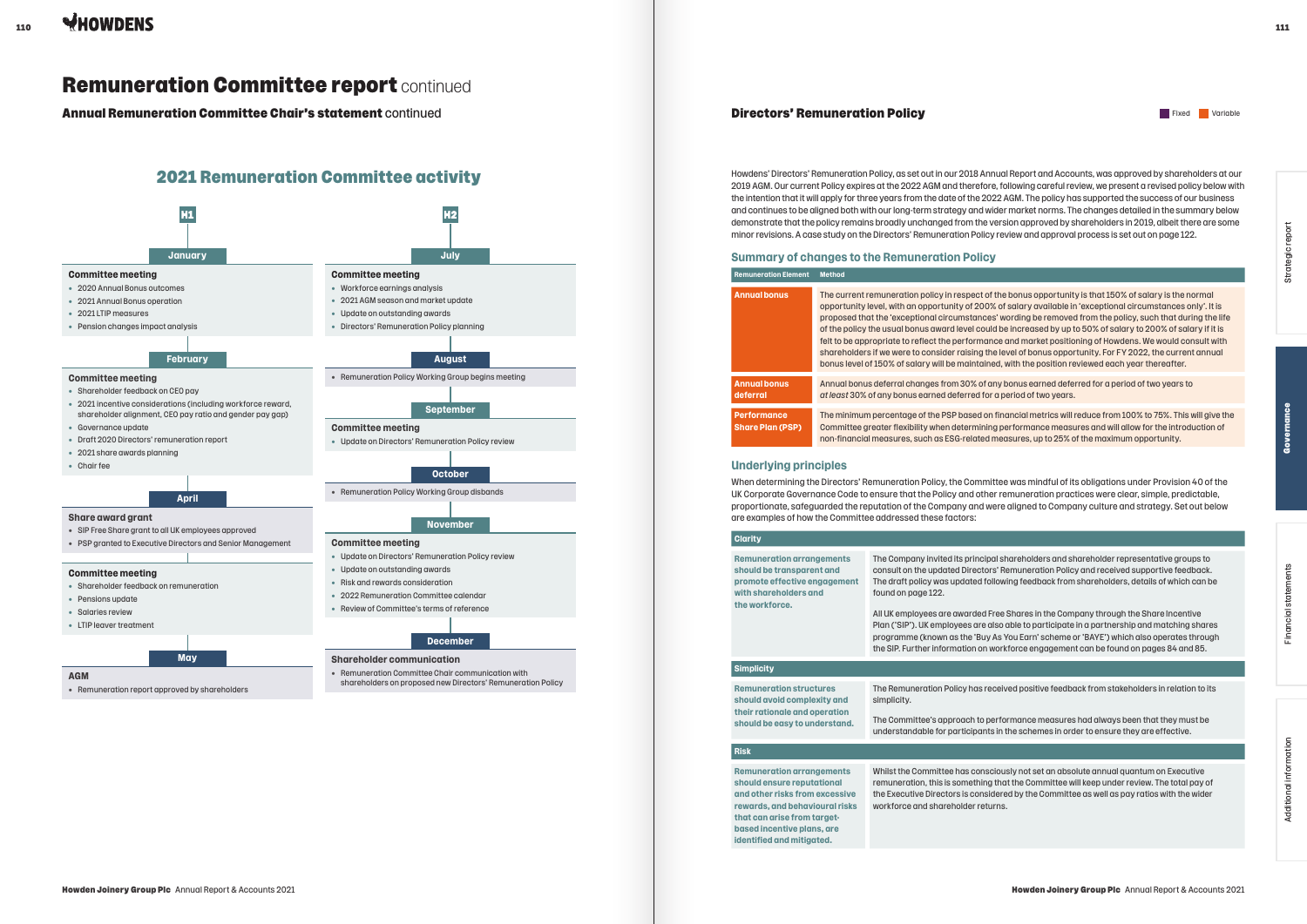#### **Predictability**

**The range of possible values of rewards to individual directors and any other limits or discretions should be identified and explained at the time of approving the policy.**

The range of possible rewards for the Executive Directors is considered on page 116 and were communicated when the Directors' Remuneration Policy was approved by shareholders. The range in relation to the PSP reflects the reduced maximum award for 2021 rather than maximum allowed under the policy.

The Committee has a wide range of discretion in relation to variable pay awards, new joiners, and leavers, which were identified and explained when the Remuneration Policy was approved.

#### **Proportionality**

**The link between individual awards, the delivery of strategy and the long-term performance of the company should be clear. Outcomes should not reward poor performance.**

In 2020, the profitability of the business was significantly impacted by the COVID-19 lockdown measures put in place by Government in the first half and as such both the 2020 annual bonus and 2018 PSP lapsed in full. While the Committee was pleased with the performance of the Executive Directors throughout the year, particularly given the extraordinary trading environment, it concluded that this was appropriate given the broader stakeholder experience throughout the year. In 2021 the business's strong trading performance was reflected in high levels of variable reward.

The Committee remains confident that the awards used to ensure continued delivery of strategy and long-term performance are working as intended.

### **Alignment to culture**

**Incentive schemes should drive behaviours consistent with company purpose, values and strategy.**

The Committee remains confident that the incentive schemes operated under the Remuneration Policy are aligned with purpose, values and strategy.

Howdens' staff are paid on the performance of their local depot or on the profitability of the Group as a whole. This has created an autonomous, entrepreneurial, profit-focused culture and is reflected in the heavy weighting given to profit measures in our incentive schemes for Executive Directors and senior management.

## **Future policy table – Executive Directors**

The table below sets out the key components of Executive Directors' pay packages, including why they are used and how they are operated in practice.

Remuneration is benchmarked against rewards available for equivalent roles in a suitable comparator group. In addition to benchmarking, the Committee considers general pay and employment conditions of all employees within the Group and is sensitive to these, to prevailing market conditions, and to governance requirements.

| <b>Element and how</b><br>it supports our<br>strategy                                                                                   | <b>Operation</b>                                                                                                                                                                                                                           | <b>Opportunity</b>                                                                                                                                                                                                                                                                                                                                                                                                                                                                                                                                                                                                                                                                                                                                                                                                                                                            | <b>Performance</b><br><b>Measures</b> |
|-----------------------------------------------------------------------------------------------------------------------------------------|--------------------------------------------------------------------------------------------------------------------------------------------------------------------------------------------------------------------------------------------|-------------------------------------------------------------------------------------------------------------------------------------------------------------------------------------------------------------------------------------------------------------------------------------------------------------------------------------------------------------------------------------------------------------------------------------------------------------------------------------------------------------------------------------------------------------------------------------------------------------------------------------------------------------------------------------------------------------------------------------------------------------------------------------------------------------------------------------------------------------------------------|---------------------------------------|
| <b>Base salary</b>                                                                                                                      |                                                                                                                                                                                                                                            |                                                                                                                                                                                                                                                                                                                                                                                                                                                                                                                                                                                                                                                                                                                                                                                                                                                                               |                                       |
| Recognises the<br>market value of<br>the Executive<br>Director's<br>role, skill,<br>responsibilities,<br>performance<br>and experience. | Salaries are reviewed<br>annually, and are<br>effective from 1 January<br>each year. Salaries will<br>not be changed outside<br>of the annual review.<br>except for in exceptional<br>circumstances, such as a<br>mid-year change in role. | Increases will normally be only for inflation and/or in line with the wider employee population.<br>Salaries are set with consideration of each Executive Director's performance in role and<br>responsibilities, and within a range defined by a market benchmark derived from companies<br>of a comparable size operating in a similar sector. The peer group used is reviewed whenever<br>benchmarking is performed, and the Committee applies judgement in identifying appropriate<br>peer group constituent companies. The individual's level of total remuneration against the<br>market is considered at the same time.<br>Reviews will also take into account the performance of the individuals, any changes in their<br>responsibilities, pay increases for the wider workforce and internal relativities.<br>2021 and 2022 salary levels are detailed on page 128. | None.                                 |
| <b>Benefits</b>                                                                                                                         |                                                                                                                                                                                                                                            |                                                                                                                                                                                                                                                                                                                                                                                                                                                                                                                                                                                                                                                                                                                                                                                                                                                                               |                                       |
| Provides a<br>competitive<br>level of benefits.                                                                                         | Howdens pays the cost<br>of providing the benefits<br>on a monthly basis or<br>as required for one-off<br>events.                                                                                                                          | Benefits are based upon market rates and include receipt of a car allowance, health<br>insurance and death-in-service insurance payable by the Company.                                                                                                                                                                                                                                                                                                                                                                                                                                                                                                                                                                                                                                                                                                                       | None.                                 |

Directors' Remuneration Policy continued

# Remuneration Committee report continued

#### **Element and how it supports our**

#### **Annual Bonus**

the financial year. Deferral links

> Additional information Additional information

- material misstatement of accounts;
- erroneous assessment of a performance target;
	- $\bullet$  where the number of plan shares under an award was determined; or
	- gross misconduct by a Director.

| <b>Operation</b>                                                                                                                                                                                                                                                                                                                                                                                                                                                                                                                                                                                                                                                                                                                                                                                                                                                                                                                                                                                                                                                                            |                                                                                                                                                                                                                                                                                                                                                                                                                                                                                                                                                                                                                                                                                                                                                                                                        |                                                                                                                                                                                                                                                                                  |
|---------------------------------------------------------------------------------------------------------------------------------------------------------------------------------------------------------------------------------------------------------------------------------------------------------------------------------------------------------------------------------------------------------------------------------------------------------------------------------------------------------------------------------------------------------------------------------------------------------------------------------------------------------------------------------------------------------------------------------------------------------------------------------------------------------------------------------------------------------------------------------------------------------------------------------------------------------------------------------------------------------------------------------------------------------------------------------------------|--------------------------------------------------------------------------------------------------------------------------------------------------------------------------------------------------------------------------------------------------------------------------------------------------------------------------------------------------------------------------------------------------------------------------------------------------------------------------------------------------------------------------------------------------------------------------------------------------------------------------------------------------------------------------------------------------------------------------------------------------------------------------------------------------------|----------------------------------------------------------------------------------------------------------------------------------------------------------------------------------------------------------------------------------------------------------------------------------|
|                                                                                                                                                                                                                                                                                                                                                                                                                                                                                                                                                                                                                                                                                                                                                                                                                                                                                                                                                                                                                                                                                             | <b>Opportunity</b>                                                                                                                                                                                                                                                                                                                                                                                                                                                                                                                                                                                                                                                                                                                                                                                     | <b>Performance Measures</b>                                                                                                                                                                                                                                                      |
|                                                                                                                                                                                                                                                                                                                                                                                                                                                                                                                                                                                                                                                                                                                                                                                                                                                                                                                                                                                                                                                                                             |                                                                                                                                                                                                                                                                                                                                                                                                                                                                                                                                                                                                                                                                                                                                                                                                        |                                                                                                                                                                                                                                                                                  |
| Performance is assessed annually against targets made up of at<br>least 75% financial metrics.<br>At least 30% of any bonus earned is deferred into shares. Shares<br>are paid out on the second anniversary of deferral date.<br>The Committee has the discretion to adjust the bonus outcome<br>in light of overall underlying performance. Any adjustment made<br>using this discretion will be explained in the following Annual Report<br>on Remuneration.<br>Payment is subject to continued employment.<br>Malus provisions apply for the duration of the performance period<br>and to shares held under deferral.<br>Clawback provisions apply to cash amounts paid for two years<br>following payment. Therefore clawback and/or malus will operate<br>on the award for a total period of up to two years after the<br>performance period.<br>Clawback may be applied in the following scenarios:<br>• material misstatement of accounts;<br>• erroneous assessment of a performance target;<br>• where the number of plan shares under an award was incorrectly<br>determined; or | The threshold for the annual bonus<br>will be dependent on the individual<br>measures used each year. For<br>2022, the annual bonus will be<br>based on PBT and cash flow, with<br>threshold payout being 20% of<br>salary.<br>The maximum opportunity under<br>the annual bonus is 200% of salary.<br>For FY 2022, the annual bonus<br>level of 150% of salary will be<br>maintained, with the position<br>reviewed each year thereafter. The<br>opportunity could be increased in<br>future years if the Remuneration<br>Committee felt it was appropriate<br>to reflect the performance and<br>market positioning of the Company.<br>The Remuneration Committee<br>would consult with shareholders if<br>it were to consider raising the level<br>of bonus opportunity beyond the<br>current level. | For 2022 the annual<br>bonus will be based<br>on PBT and cash flow<br>measures.<br>The Committee retains<br>the flexibility to use<br>alternative measures<br>during the life of this<br>policy, subject to<br>at least 75% of the<br>bonus being based on<br>financial metrics. |
| <b>Performance Share Plan (PSP)</b>                                                                                                                                                                                                                                                                                                                                                                                                                                                                                                                                                                                                                                                                                                                                                                                                                                                                                                                                                                                                                                                         |                                                                                                                                                                                                                                                                                                                                                                                                                                                                                                                                                                                                                                                                                                                                                                                                        |                                                                                                                                                                                                                                                                                  |
| Executives have the opportunity to participate in the PSP on an<br>annual basis. The PSP operates over a three-year vesting cycle.<br>Under the PSP, awards will generally be granted towards<br>the beginning of the performance period and vest based on<br>performance over the following three-year performance period.<br>Malus provisions apply for the duration of the vesting period.<br>The Committee has the discretion to adjust the PSP outcome in light<br>of overall underlying performance. Any adjustment made using<br>this discretion will be explained in the following Annual Report on<br>Remuneration.<br>Vested awards are subject to a two-year holding period following<br>vesting, during which no performance measures apply.<br>Clawback provisions apply for the duration of the holding period,<br>through which vested awards maybe reclaimed in the event of:<br>• material misstatement of accounts:<br>• erroneous assessment of a performance target;<br>• where the number of plan shares under an award was incorrectly<br>determined; or              | The threshold for the PSP will<br>be 15% of maximum. This may<br>be amended by the Committee<br>dependent on the maximum<br>opportunity in a given year.<br>The maximum opportunity under<br>the PSP is 270% of salary.                                                                                                                                                                                                                                                                                                                                                                                                                                                                                                                                                                                | For 2022, the PSP will<br>be based in full on PBT<br>growth and relative<br>TSR.<br>The Committee retains<br>the flexibility to use<br>alternative measures<br>during the life of this<br>policy, subject to<br>at least 75% of the<br>PSP being based on<br>financial metrics.  |
|                                                                                                                                                                                                                                                                                                                                                                                                                                                                                                                                                                                                                                                                                                                                                                                                                                                                                                                                                                                                                                                                                             | • gross misconduct by a Director.<br>• gross misconduct by a Director.                                                                                                                                                                                                                                                                                                                                                                                                                                                                                                                                                                                                                                                                                                                                 |                                                                                                                                                                                                                                                                                  |

#### **Performance Share Plan (PSP)**

#### Focuses management on longer-term financial growth than addressed by the annual bonus. Long-term financial growth is key to

- material misstatement of accounts;
- erroneous assessment of a performance target;  $\bullet$  where the number of plan shares under an award w
- determined; or
- gross misconduct by a Director.

No dividends accrue on unvested shares.

shareholders.

Shareholding requirement strengthens alignment of interests between participants and minimum requirements.

Executive Directors are expected to retain vested shares from deferred bonus and long-term incentive awards (net of income tax and national insurance contributions) until they reach the

Unvested deferred bonus and long-term incentive shares are not taken into account. PSP shares within a holding period are counted towards the requirement.

Executive Directors will be required to retain 100% of their shareholding requirement (i.e. 200% of base salary or full actual holding if lower) for two years post-cessation from the Board of Howden Joinery Group Plc.

Strategic report

Strategic report

Governance

-ē

Financial statements

Financial statements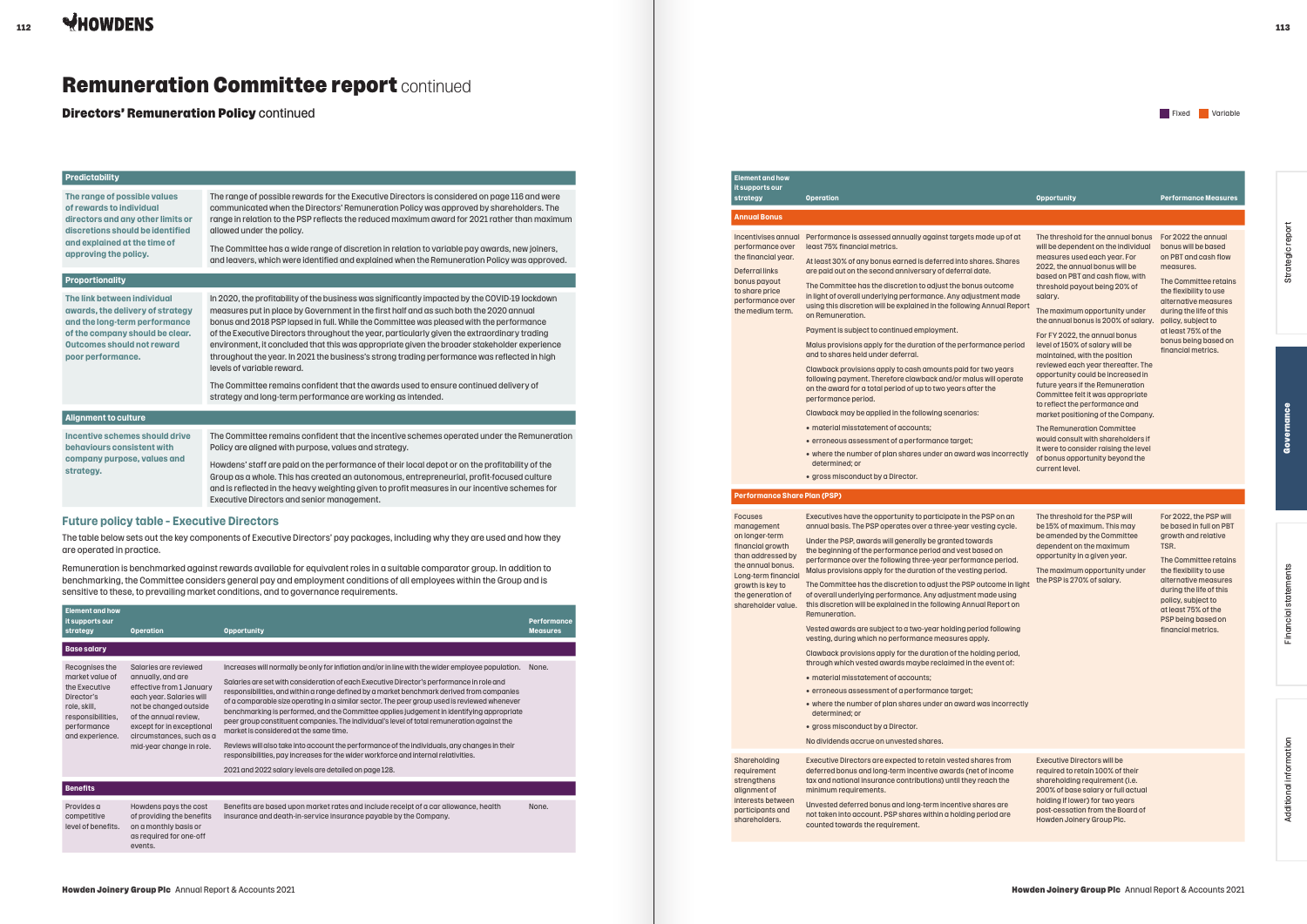| Element and how it<br>supports our strategy                 | <b>Operation</b>                                                                                                                                                                                                                                                         | <b>Opportunity</b>                                                                          | <b>Performance</b><br><b>Measures</b> |
|-------------------------------------------------------------|--------------------------------------------------------------------------------------------------------------------------------------------------------------------------------------------------------------------------------------------------------------------------|---------------------------------------------------------------------------------------------|---------------------------------------|
| Pension                                                     |                                                                                                                                                                                                                                                                          |                                                                                             |                                       |
| Provides competitive<br>long-term savings<br>opportunities. | Executive Directors will be entitled to participate in the Howdens Retirement Savings Plan with contribution<br>rates in line with the wider workforce. The level of salary supplement is aligned to the maximum pension<br>benefit available to the Executive Director. |                                                                                             | None.                                 |
| All-employee share incentive plan                           |                                                                                                                                                                                                                                                                          |                                                                                             |                                       |
| To encourage<br>employee share<br>ownership.                | Executive Directors are able to participate in the tax-<br>advantaged Share Incentive Plan available to<br>all eligible UK employees.                                                                                                                                    | The maximum participation levels will be set based on<br>the applicable limits set by HMRC. | None.                                 |

## **Performance measures and targets**

As part of the Committee's review of our remuneration arrangements, we have considered the appropriateness of the performance measures that we have historically used, as well as the potential merits of incorporating measures, which deliver increased focus on other elements of our financial performance. Following careful review, the Committee believes that the current measures continue to be appropriate for our business, and therefore for the 2022 awards PBT and cash flow will continue to be the measures used for the annual bonus and PBT and relative TSR will be used for the PSP.

We want to continue to ensure that the Committee is positioned to maintain alignment between incentives and the challenges facing the business, as such, during the life of this policy it may become appropriate to amend the performance measures used for our incentives. It is for this reason that we safeguard the flexibility in our policy to change performance measures, subject to at least 75% of the bonus and 75% of the PSP being based on financial metrics.

#### **Annual bonus**

The table below sets out additional information on performance conditions relating to the 2022 annual bonus:

| <b>Measure</b>   | <b>Definition</b>                                                                                                                                         | <b>How targets are set</b>                                                                                                                                                 |
|------------------|-----------------------------------------------------------------------------------------------------------------------------------------------------------|----------------------------------------------------------------------------------------------------------------------------------------------------------------------------|
| <b>PBT</b>       | Pre-exceptional profit before tax from continuing<br>operations.                                                                                          | Set by the Remuneration Committee with reference to<br>Howdens' Budget and analysts' consensus forecasts.                                                                  |
| <b>Cash flow</b> | Net cash flow from operating activities, taking into<br>account the efficiency with which working capital is<br>used, and adjusted for exceptional items. | Cash flow targets generated by Howdens' financial<br>model, based on modelled scenarios under which<br>threshold, target and outperformance levels of PBT<br>are achieved. |

The remuneration policy described above applies specifically to Executive Directors of the Group. However, the Remuneration Committee believes it is appropriate that all reward received by senior management is directly linked to the performance of the Company and aligned with shareholder value. Accordingly, Executive Committee members participate in the same incentive schemes as the Executive Directors at a reduced level to ensure alignment between the leadership team and with our shareholders. Below this level, the promotion of share ownership is cascaded through all tiers of management. Individuals within the upper tiers of the organisation participate in a similar bonus plan that is linked to PBT and cash flow. These individuals also participate in a PSP, which vests dependent on the same performance measures as the PSP awarded to Executive Directors. Share grants are made at a reduced level to a wider population within Howdens that do not use performance conditions. These awards are made in order to encourage share ownership throughout the Company.

Commercial sensitivity precludes the advance publication of bonus targets but targets will be disclosed retrospectively in the Annual Report on Remuneration. For 2021 targets please see the annual bonus targets and outcomes tables on page 127.

### **Performance Share Plan**

The PSP will be based on nominal PBT performance and relative TSR for the 2022 award. Targets are considered by the Remuneration Committee to provide a range that represents long-term success for Howdens, and are kept under review in light of analysts' consensus forecasts and inflation forecasts. In the event that inflation significantly increases, the Committee will reconsider the operation of this measure to ensure that the use of nominal targets is appropriate. The intended targets for 2022 PSP grants are detailed on page 129.

Directors' Remuneration Policy continued

# Remuneration Committee report continued

## **Remuneration policy for other employees**

## **Non-Executive Directors' Remuneration Policy**

The Group's policy on Non-Executive Director (NED) and Chairman fees and benefits is set out below.

| <b>Element and how</b><br>it supports our strategy                                                                            | <b>Operation</b>                                                                                                                                                                                                                                                                                                                          | <b>Opportunity</b>                                                                                                                                                                                                                                                                                                                                                                                                                                                                                                                                                                                                                                                                                                                                                                                                                            | <b>Performance Measures</b>                                                            |
|-------------------------------------------------------------------------------------------------------------------------------|-------------------------------------------------------------------------------------------------------------------------------------------------------------------------------------------------------------------------------------------------------------------------------------------------------------------------------------------|-----------------------------------------------------------------------------------------------------------------------------------------------------------------------------------------------------------------------------------------------------------------------------------------------------------------------------------------------------------------------------------------------------------------------------------------------------------------------------------------------------------------------------------------------------------------------------------------------------------------------------------------------------------------------------------------------------------------------------------------------------------------------------------------------------------------------------------------------|----------------------------------------------------------------------------------------|
| Fees                                                                                                                          |                                                                                                                                                                                                                                                                                                                                           |                                                                                                                                                                                                                                                                                                                                                                                                                                                                                                                                                                                                                                                                                                                                                                                                                                               |                                                                                        |
| To attract NEDs who<br>have a broad range<br>of experience and<br>skills to oversee the<br>implementation of<br>our strategy. | The fees for the Non-Executive<br>Directors are determined<br>by the Chairman and Chief<br>Executive and approved by<br>the Board.<br>The fee for the Chairman<br>is determined by the<br><b>Remuneration Committee</b><br>while the Chairman is absent.<br>No other services are<br>provided to the Group by<br>Non-Executive Directors. | Fees for Non-Executive Directors are set out<br>in the statement of implementation of policy<br>on page 128.<br>The fees reflect the time commitment and<br>responsibilities of the roles. Accordingly,<br>committee chairmanship, Senior Independent<br>Director (SID) and the Non-Executive Director<br>responsible for employee engagement fees are<br>paid in addition to the NEDs' basic fee. Committee<br>chairmanship fees apply only to the Audit and<br>Remuneration Committees. The Chairman<br>receives no fees in addition to the Chairman's fee.<br>Fees may be reviewed every year, and are set<br>within a range defined by a market benchmark of<br>comparably sized companies and having regard<br>to the base salary increase payable to the wider<br>workforce. Benchmarking is typically undertaken<br>every three years. | NEDs are not eligible<br>to participate in any<br>performance related<br>arrangements. |
| <b>Benefits</b>                                                                                                               |                                                                                                                                                                                                                                                                                                                                           |                                                                                                                                                                                                                                                                                                                                                                                                                                                                                                                                                                                                                                                                                                                                                                                                                                               |                                                                                        |
| To attract NEDs who<br>have a broad range<br>of experience and<br>skills to oversee the<br>implementation of<br>our strategy. | travel and accommodation costs.                                                                                                                                                                                                                                                                                                           | Non-Executive Directors are entitled to receive expenses in respect of reasonable                                                                                                                                                                                                                                                                                                                                                                                                                                                                                                                                                                                                                                                                                                                                                             | None.                                                                                  |

**Fixed** Variable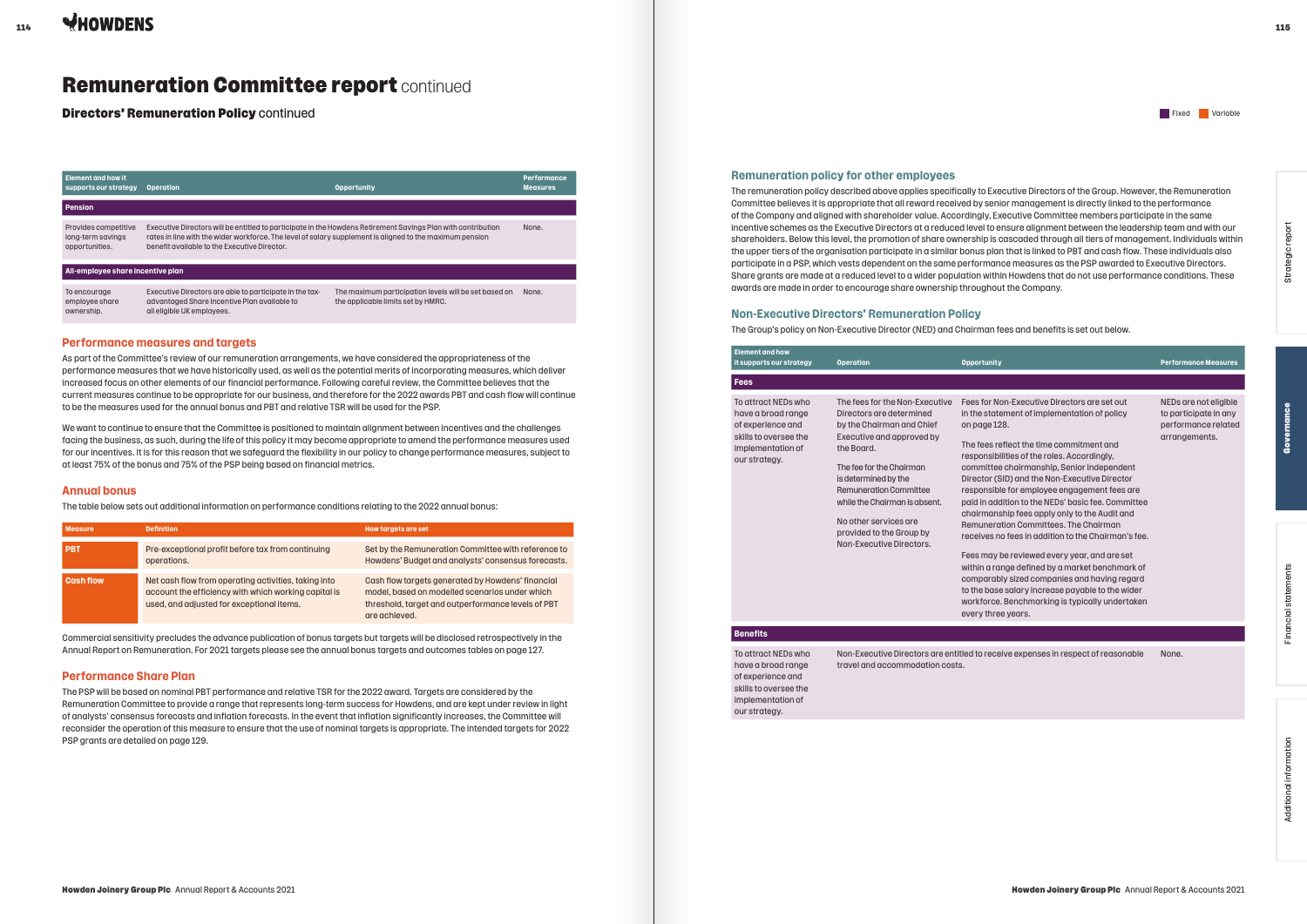Directors' Remuneration Policy continued

# Remuneration Committee report continued

#### **Statement of consideration of employment conditions elsewhere in the Group**

The Committee has carefully reviewed the requirements of the revised 2018 UK Corporate Governance Code (the 'Code'). Embedding the new Principles of the Code, including increasing awareness of the pay arrangements across the wider Group will be a significant focus for the Committee during 2022 as the Board continues to seek to adopt leading standards of governance.

When making decisions on Executive reward, the Remuneration Committee will continue to consider the wider economic environment and conditions within the Company and will review and enhance its processes in this regard. In particular, the Committee considers pay conditions for the wider workforce when reviewing base salaries for Executive Directors in addition to a range of applicable pay ratios. For 2022, salary increases for the wider workforce are around 3% of salary.

Additionally, some of the Company's workforce are unionised or belong to a works council. Howdens maintains open lines of communication with these bodies and the Committee is always made aware of any relevant information in relation to remuneration policy.

### **Statement of consideration of shareholder views**

The Committee remains committed to maintaining an ongoing and transparent dialogue with its shareholders. This Directors' Remuneration Policy was shared with our major shareholders and shareholder representation bodies in advance of the publication of this report. Feedback received was carefully considered by the Committee and incorporated where appropriate into the proposed policy.

**General** The Committee's approach to recruitment remuneration is to pay no more than is necessary to attract ew Executive Director's ongoing package would be consistent with report.

### **2022 remuneration scenarios**

**Pension** The Executive Director will be able to participate in the defined contribution scheme or to receive a supplement with the wider in the wider.

**Annual bonus** The Executive Director will be eligible to participate in the annual bonus scheme as set out in the potential opportunity under this scheme is 200% of salary.

Inticipate in the PSP set out in the remuneration policy table e offered a maximum opportunity under the PSP of the 270% of

 $\theta$  irector awards to replace awards from a previous employment  $\alpha$  ards be made, any awards aranted would be no more generous iod than the awards due to be forfeited. In determining the quantum Committee will take into account the fair value and, as far as requirements of remuneration foregone.

The remuneration package for the Executive Directors is designed to provide an appropriate balance between fixed and variable performance-related components, with a significant proportion of the package weighted towards long-term variable pay. The Committee remains satisfied that the composition and structure of the remuneration packages is appropriate, clearly supports the Company's strategic ambitions and does not incentivise inappropriate risk-taking. The Committee reviews this on an annual basis.

The composition and value of the Executive Directors' remuneration packages in a range of performance scenarios are set out in the charts below. These show that the proportion of the package delivered through long-term performance is in line with our Remuneration Policy and changes significantly across the performance scenarios. As a result, the package promotes the achievement of superior long-term performance and aligns the interests of the Executive Directors with those of other shareholders. A brief description of each remuneration scenario is set out beneath the charts.

#### **Approach to recruitment remuneration**

The treatment and design of the various elements of remuneration paid to new recruits is set out in the table below. The Committee's policy is to pay no more than is necessary to attract appropriate candidates to the role. However, in unusual circumstances, an arrangement may be established specifically to facilitate recruitment of a particular individual. Any such arrangement would be made only where critical to the recruitment of an exceptional candidate, and within the context of minimising the cost to the Company.

| <b>Component</b>               | <b>Policy</b>                                                                                                                                                                                                                 |
|--------------------------------|-------------------------------------------------------------------------------------------------------------------------------------------------------------------------------------------------------------------------------|
| General                        | The Committee's approach to recruitment<br>appropriate candidates to the role. Any ne<br>our remuneration policy as set out in this r                                                                                         |
| <b>Pension</b>                 | The Executive Director will be able to partion<br>supplement payment in line with the wider                                                                                                                                   |
| <b>Annual bonus</b>            | The Executive Director will be eligible to pa<br>remuneration policy table. The maximum p                                                                                                                                     |
| Long-term<br><b>incentives</b> | The Executive Director will be eligible to pa<br>Accordingly, the Executive Director may be<br>salary in performance shares.                                                                                                  |
| <b>Replacement</b><br>awards   | The Committee may grant the Executive D<br>that are forfeited. Should replacement aw<br>overall in terms of quantum or vesting peri<br>and structure of these commitments, the (<br>practicable, the timing and performance r |

#### **Service contracts and letters of appointment**

All Executive Directors' employment contracts are not fixed term, but have twelve months' notice of termination on both sides. In the event of termination by the Company, there will be no compensation for loss of office due to misconduct or normal resignation. In other circumstances, Executive Directors may be entitled to receive compensation for loss of office which will be paid monthly for a maximum of twelve months. Such payments will be equivalent to the monthly salary that the Executive Director would have received if still in employment with the Company. Executive Directors will be expected to mitigate their loss within a twelve month period of their departure from the Company.

In their service contracts, Executive Directors have the following remuneration-related contractual provisions:

- Receipt of a salary, which is subject to annual review
- Receipt of a car allowance
- Health insurance and death-in-service insurance payable by the Group
- Eligibility to participate in any bonus scheme or arrangement which the Company may operate from time to time, subject to the plan's rules
- Participation in the Company's pension plan

Non-Executive Director appointments are for an initial period of three years. They are subject to re-appointment annually in accordance with the UK Corporate Governance Code. Non-Executive Directors are not entitled to any form of compensation in the event of early termination for whatever reason. Copies of the Directors' service contracts and letters of appointment are available at the Company's registered office during usual business hours.

Fixed elements of remuneration consist of the annual salary that the Executive Director will receive for 2022, alongside their 2022 pension entitlement, and actual benefits received in 2020/21 (as a proxy for 2022).

Annual bonus is based on a maximum opportunity of 150% of salary and an on-target opportunity of 75% of salary.

LTIP is based on a maximum opportunity of 270% of salary for Andrew Livingston and 220% of salary for Paul Hayes. The overall policy maximum is 270% of salary. Target opportunity is calculated as 50% of maximum (135% of salary for Andrew Livingston and 110% of salary for Paul Hayes).

The 'maximum +' includes share price appreciation of 50%. This column is calculated on the same basis as the maximum column however includes an uplift of 50% total over three years for the PSP.

#### **Value of package**